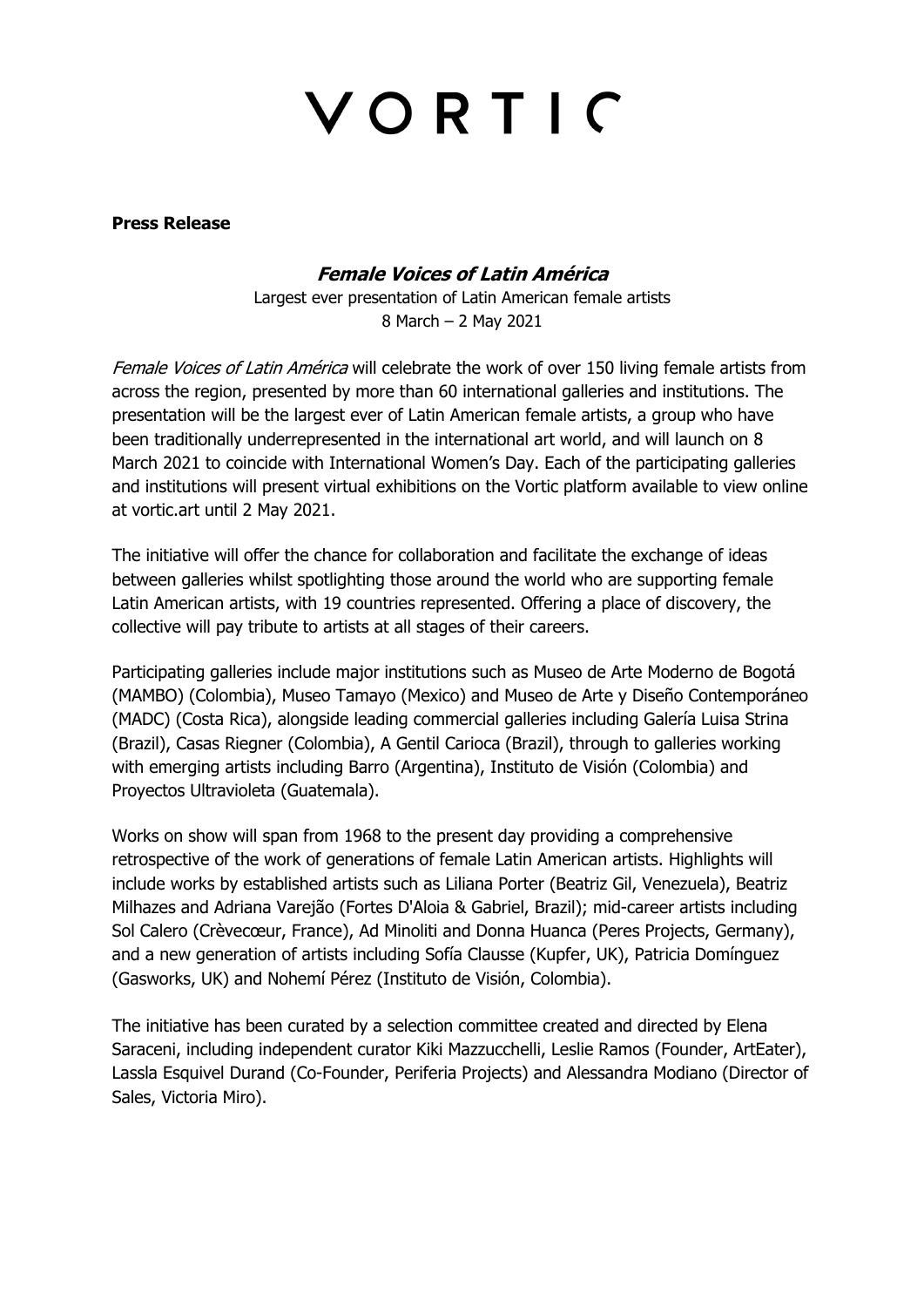The full list of participating galleries and institutions:

- **Abra Caracas (Caracas) –** (Dulce Gómez)
- **A Gentil Carioca (Rio de Janeiro) –** Maria Laet, Laura Lima, Ana Linnemann, Renata Lucas, Aleta Valente)
- **Aninat Galería (Santiago) –** (Teresa Aninat, Patricia Belli, Mónica Bengoa, Jacinta Besa, Fernanda López, Mariana Najmanovich, Kira Piriz, Catalina Swinburn, Manuela Viera-Gallo)
- **Carmen Araujo Arte (Caracas) –** (Deborah Castillo, Suwon Lee)
- **Arróniz Arte Contemporáneo (Mexico City) –** (Francisca Aninat, Marcela Armas, María Edwards, Mónica Espinosa, Luciana Lamothe)
- **Barro (Buenos Aires) –** (Alejandra Seeber)
- **Baró Galeria (São Paulo & Madrid) –** (Ana Almeida, Gabriela Monteiro)
- **Bergamin & Gomide (São Paulo) –** (Lenora De Barros)
- **Bisagra (Lima) –** Artist to be announced
- **Luciana Brito Galeria (São Paulo)** (Regina Silveria)
- **Cecilia Brunson Projects (London) –** (Lucía Pizzani)
- **Casa MA (San José) –** (Marilyn Boror Bor, Victoria Cabezas, Natalia Dominguez, Claudia Gordillo, Melissa Guevara, Anel Kenjekeeva, Xenia Mejía, Abigail Reyes, Susana Sánchez Carballo, Haydeé Victoria Suescum, Sussy Vargas Alvarado)
- **Casa Triângulo (São Paulo) –** (Juliana Cerqueira Leite, Sandra Cinto, Vânia Mignone, Mariana Palma, Lyz Parayzo, Manuela Ribadeneira, Marcia Xavier)
- **Casas Riegner (Bogotá) –** (Liliana Sánchez)
- **Central Galería (São Paulo) –** (Gretta Sarfaty)
- **Centro Cultural São Paulo (São Paulo) –** (Renata Felinto, Ventura Profana, Daiara Tukano, Luana Vitra)
- **Patricia Conde Galería (Mexico City) –** (Graciela Iturbide)
- **Crèvecœur (Paris & Marseille) –** (Sol Calero)
- **Crisis Galería (Lima) –** (Jimena Chávez Delion, Pierina Másquez Limo, Ana Navas)
- **Delfina Foundation (London) –** (Constanza Alarcón Tennen)
- **Espacio Julio (Mendoza)**  (Yanieb Fabre, Bianca Lee Vasquez)
- **Embajada (San Juan) –** (Taína Cruz, Larissa De Jesus, Glendalys Medina, Nora Maité Nieves, Livia Ortiz Ríos)
- **Espacio Minimo (Madrid) –** (Alicia Mihai Gazcue, Liliana Porter, Ana Tiscornia)
- **Henrique Faria (New York) –** (Delia Cancela, Anna Bella Geiger, Mercedes Elena González, Marta Minujín, Yeni & Nan)
- **Freijo Gallery (Madrid) –** (Gina Arizpe)
- **Fundación Sala Mendoza (Caracas) –** (Florencia Alvarado, Valentina Alvarado Matos, Costanza De Rogatis)
- **Fundacion Govea-Meoz (Maracaibo) –** (María Bilbao-Herrera, Lourdes Peñaranda, Elsy Zavarce)
- **Galería Nora Fisch (Buenos Aires) –** (Adriana Bustos, Fernanda Laguna)
- **Galería La Caja Negra (Madrid) –** (Liliana Porter, Regina Silveira)
- **Galería de las Misiones (Uruguay) –** (Mariana Villafañe)
- **Gasworks (London) –** (Patricia Domínguez)
- **Beatriz Gil (Caracas) –** (Bernadette Despujols, Clemencia Labin, Nela Ochoa, Cecilia Paredes, Liliana Porter, Ana Tiscornia)
- **Green Art Gallery (Dubai) –** (Ana Mazzei)
- **Herlitzka + Faria (Buenos Aires) –** (Elda Cerrato, Karina Peisajovich, Susana Rodríguez, Candelaria Traverso)
- **Kiosko Galería (Santa Cruz) –** (Alejandra Alarcón, Claudia Joskowicz, Guiomar Mesa, Raquel Schwartz)
- **Fortes D'Aloia & Gabriel (Rio de Janeiro & São Paulo) –** (Leda Catunda, Lucia Laguna, Jac Leirner, Beatriz Milhazes, Rivane Neuenschwander, Marina Rheingantz, Valeska Soares, Janaina Tschäpe, Adriana Varejão, Erika Verzutti)
- **Kupfer (London) –** (Sofía Clausse)
- **Galeria Jaqueline Martins (São Paulo) –** (Ana Mazzei, Regina Vater)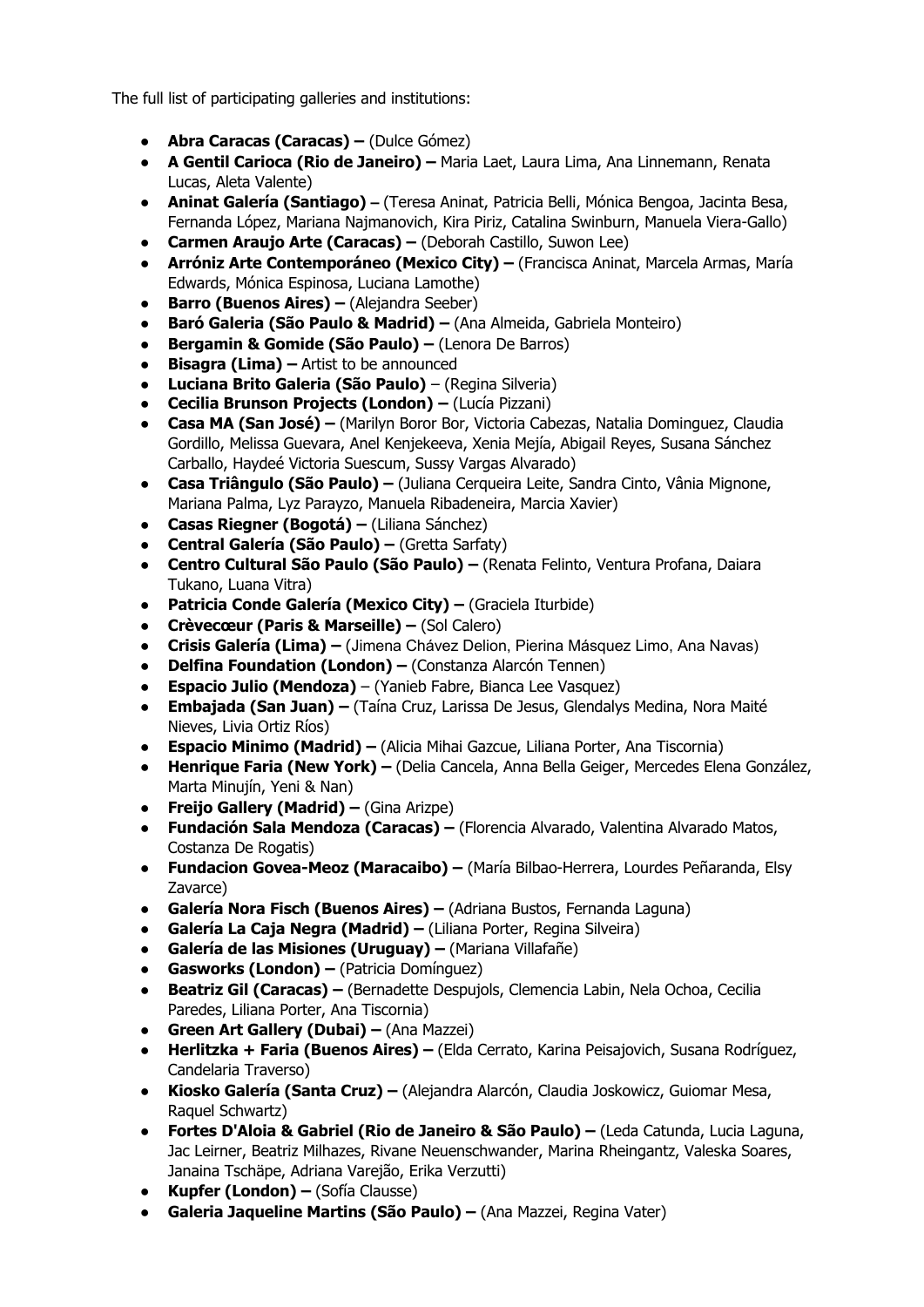- **Galería Luisa Strina (São Paulo) –** (Panmela Castro, Fernanda Gomes, Magdalena Jitrik, Laura Lima, Ana Maria Maiolino)
- **Instituto de Visión (Bogotá) –** (Karen Paulina Biswell, Carolina Caycedo, Karen Lamassonne, Maria Evelia Marmolejo, Nohemí Pérez, Ana Roldan, María Isabel Rueda)
- **Kinderhook & Caracas (Berlin) –** (Ana Alenso, Andrea Canepa)
- **Labor (Mexico City) –** (Irene Kopelman)
- **La Gran (Madrid) –** (Ana Teresa Barboza)
- **MAMBO - Museo de Arte Moderno de Bogotá (Bogotá) –** (Rosario López)
- **Museo de Arte y Diseño Contemporáneo (San José) –** (Emilia Azcárate, Pía Chavarría, Aimée Joaristi, Momo Magallon, Nadia Mendoza, Maya Weishof)
- **MUMA, Museo de Mujeres Artistas (Museum of Women Artists) (Mexico) –** (Mónica Mayer)
- **Museo Tamayo (Mexico City) –** (Fernanda Barreto, Pia Camil, Julieta Gil, Ángela Leyva, Rita Ponce de León)
- **mor charpentier (Paris) –** (Paz Errázuriz, Teresa Margolles, Nohemí Pérez, Rosângela Rennó)
- **NF/NIEVES FERNÁNDEZ (Madrid) –** (Fritzia Irizar, Daniela Libertad)
- **Nueveochenta (Bogotá) –** (Beatriz Olano)
- **Peres Projects (Berlin) –** (Donna Huanca, Ad Minoliti)
- **Periferia Projects (London & Paris) –** (Maria Laet, Lizi Sánchez, Guga Szabzon)
- **PROYECTOSMONCLOVA (Mexico City) –** (Verónica Gerber Bicecci, Chantal Peñalosa)
- **Proyecto Paralelo (Mexico City) –** (Ana Bidart, Cynthia Gutiérrez, Lake Verea)
- **Proyectos Ultravioleta (Guatemala City) –** (Hellen Ascoli, Regina José Galindo, Johanna Unzueta)
- **PUBLIC Gallery (London) –** (Vanessa da Silva)
- **PROXYCO (New York) –** (Lucía Vidales)
- **Rolf Art (Buenos Aires) –** (María José Arjona, Ananké Asseff, Vivian Galban, Adriana Lestido, Dalila Puzzovio, Silvia Rivas, Milagros de la Torre)
- **Anita Schwartz Galeria de Arte (Rio de Janeiro) –** (Livia Flores, Gabriela Machado)
- **Southern Stars (London) –** (Delia Cancela)
- **TJ Boulting (London) –** (Juliana Cerqueira Leite, Laureana Toledo)

## **Marcia Fortes, Director at Fortes D'Aloia & Gabriel said:**

"Representing some of the leading female artists in Brazil has been a great privilege over the past 20 years. Throughout the 20th century Brazil has had a history of producing female artists who have achieved remarkable recognition internationally and this legacy has persisted to the present day. As part of Female Voices of Latin América on Vortic we will be showing works that give reverence to this history and revealing the stories behind these women".

## **Elena Saraceni, Curatorial Director, Voices of Latin América and Special Projects Consultant at Vortic said:**

"We have grown tired of not seeing female artists from Latin America receive the recognition they deserve in their own lifetime. As a platform, Voices of Latin America plays a well-deserved tribute to those with a remarkable artistic trajectory as well as promoting the current and next generation of artists. This presentation has been made possible by working hand in hand with the galleries, museums and non-profits in and out of Latin America that have contributed to develop the expanding arts scene. The future of our industry will rely on exchange, mutual support and collaboration. Through meaningful and memorable initiatives like this one, we aim to contribute to the art landscape in an impactful way".